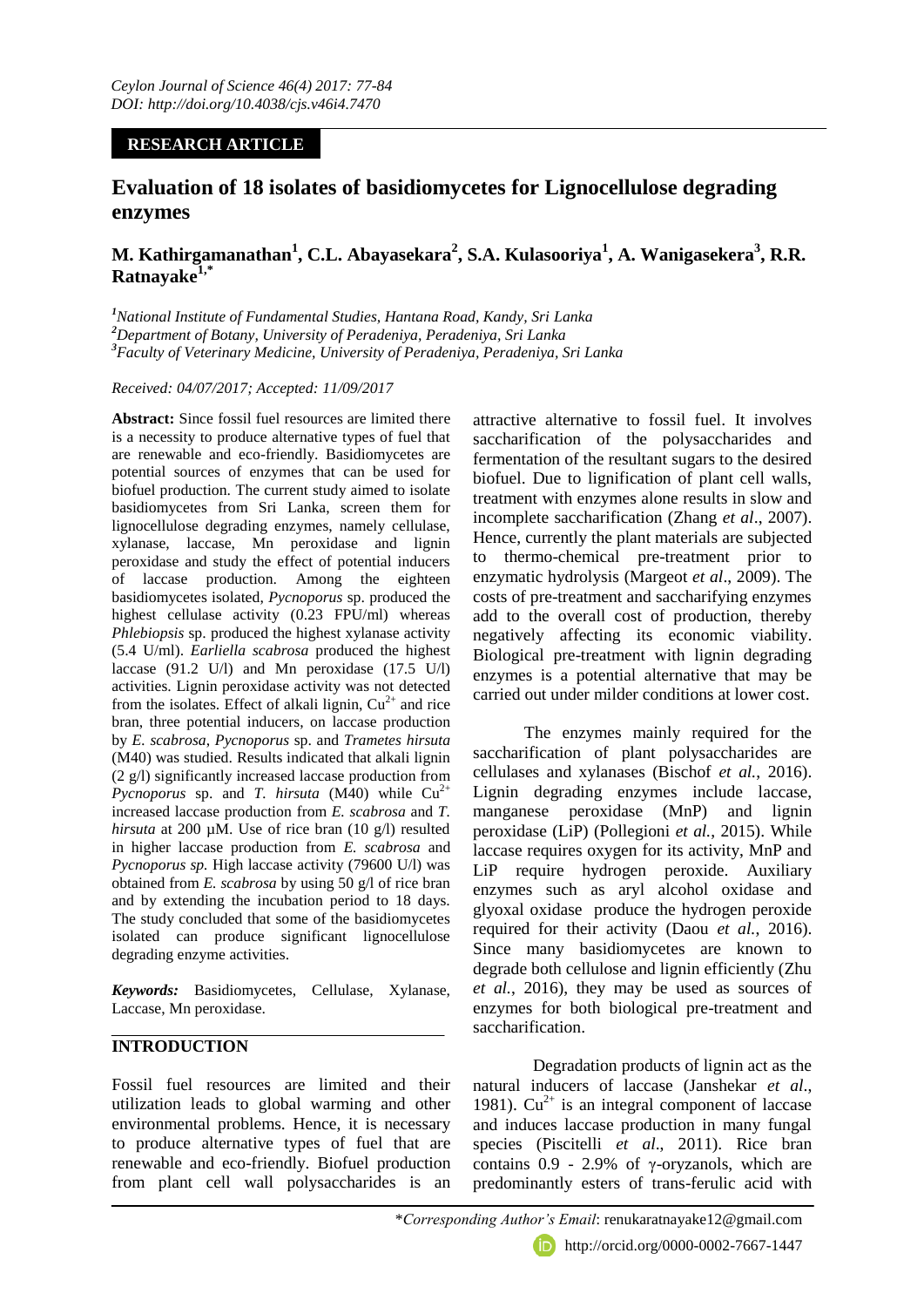phytosterols (Lerma-Garcia *et al*., 2009). Ferulic acid also induces laccase in certain basidiomycetes (Piscitelli *et al*., 2011).

 The objective of the current study was to isolate basidiomycetes from the Central Province of Sri Lanka and screen them for the production of lignocellulose degrading enzymes, namely cellulase, xylanase, laccase, Mn peroxidase and lignin peroxidase, under submerged culture conditions. Further, effect of three potential inducers, namely alkali lignin,  $Cu<sup>2+</sup>$  and rice bran, on laccase production by three selected basidiomycetes was investigated. It was hypothesized that the potential inducers may significantly increase laccase production by the selected isolates.

## **MATERIALS AND METHODS**

#### **Reagents and Instrumentation**

Alkali lignin,  $CuSO<sub>4</sub>.5H<sub>2</sub>O$  and the salts used for media preparation were from Sigma (USA). Potato dextrose agar and yeast extract were from HiMedia (India). ITS1 and ITS4 oligonucleotide primers were from Integrated DNA Technologies Inc. Mytaq<sup>TM</sup> DNA polymerase and Mytaq<sup>TM</sup> reaction buffer (5x) used for the polymerase chain reaction were from Bioline (Australia). UV-Vis spectrophotometry was carried out by using Shimadzu UV-2450 UV-Vis spectrophotometer.

## **Isolation and preservation of basidiomycetes**

Fruiting bodies of basidiomycetes were collected from the Central Province of Sri Lanka (5° 54' N - 9° 52' N latitude and 79° 39' E - 81° 53' E longitude). A piece of tissue was removed from the stipe of the basidiocarp and surface-sterilized with 70% ethanol for one minute followed by 3%  $H_2O_2$  for 30 seconds. The tissue was subsequently washed with sterile distilled water and placed on potato dextrose yeast extract agar (PDYA) with gentamicin (50 mg/l), chloramphenicol (50 mg/l) and carbendazim (1 mg/l). The basidiomycetes were further purified by successive plate transfers, maintained on PDYA slopes at  $2 - 8$  °C and preserved in sterile distilled water in airtight screw capped tubes at room temperature (de Capriles *et al.*, 1989).

#### **Identification of the basidiomycetes**

The basidiomycetes were identified based on morphological characteristics and/or DNA sequencing of the ITS region. Genomic DNA was extracted from the basidiomycetes according to Cenis (1992), with an additional step of freezing and thawing prior to homogenization of the cells. PCR amplification was performed with ITS1 and ITS4 primers (White *et al.*, 1990). The PCR products were sequenced at Macrogen Inc. (South Korea). Consensus sequences were made from the forward and reverse sequences and were analysed for similarity with existing nucleotide sequences in the NCBI and ENA databases by using the BLAST tool.

## **Enzyme production for screening**

Cellulase and xylanase activities were evaluated in a medium modified from Peláez *et al.* (1995). It contained (per litre): cellulose, 10 g; glycerol, 0.5 g; KNa tartrate tetrahydrate, 3 g;  $(NH_4)_2$ HPO<sub>4</sub>, 1 g; yeast extract, 1 g; KCl, 0.5 g;  $MgSO_4.7H_2O$ , 0.5 g;  $CaCl_2.2H_2O$ , 0.3 g; FeSO<sub>4</sub>.7H<sub>2</sub>O, 5 mg; trace element solution, 1 ml. Trace element solution contained [per 100 ml]:  $ZnSO<sub>4</sub>.7H<sub>2</sub>O$ , 100 mg;  $CuSO<sub>4</sub>.5H<sub>2</sub>O$ , 25 mg; MnSO<sub>4</sub>.H<sub>2</sub>O, 100 mg; CoCl<sub>2</sub>.6H<sub>2</sub>O, 100 mg;  $(NH_4)_6Mo_7O_{24}.4H_2O$ , 10 mg;  $Na_2B_4O_7.10H_2O$ , 10 mg. pH of the medium was adjusted to 5.6. Laccase, MnP and LiP activities were evaluated in a medium modified from the afore-mentioned medium by replacing cellulose and glycerol with glucose (10 g/l). The basidiomycetes were grown on PDYA and circular discs of growth (diameter  $= 5$  mm) were cut from near the edge of each colony by using a sterile cork borer. Each disc was radially cut into 8 equal pieces with a sterile scalpel, in order to reduce the pellet size of growth under submerged condition. Growth from three discs from each basidiomycete was inoculated to 20 ml of the medium in 100 ml Erlenmeyer flasks and incubated at 28 °C in the dark with shaking at 100 rpm. After 7 days, the cultures were filtered with Whatman No.1 filter paper and the filtrates were used for the enzyme assays.

#### **Enzyme assays**

Total cellulase assay was performed with Whatman No.1 filter paper as the substrate (Mandels *et al.*, 1976). Reducing sugars formed were measured by using 3,5-dinitro salicylic acid (DNS) reagent (Miller, 1959) with glucose standards. The total cellulase activity was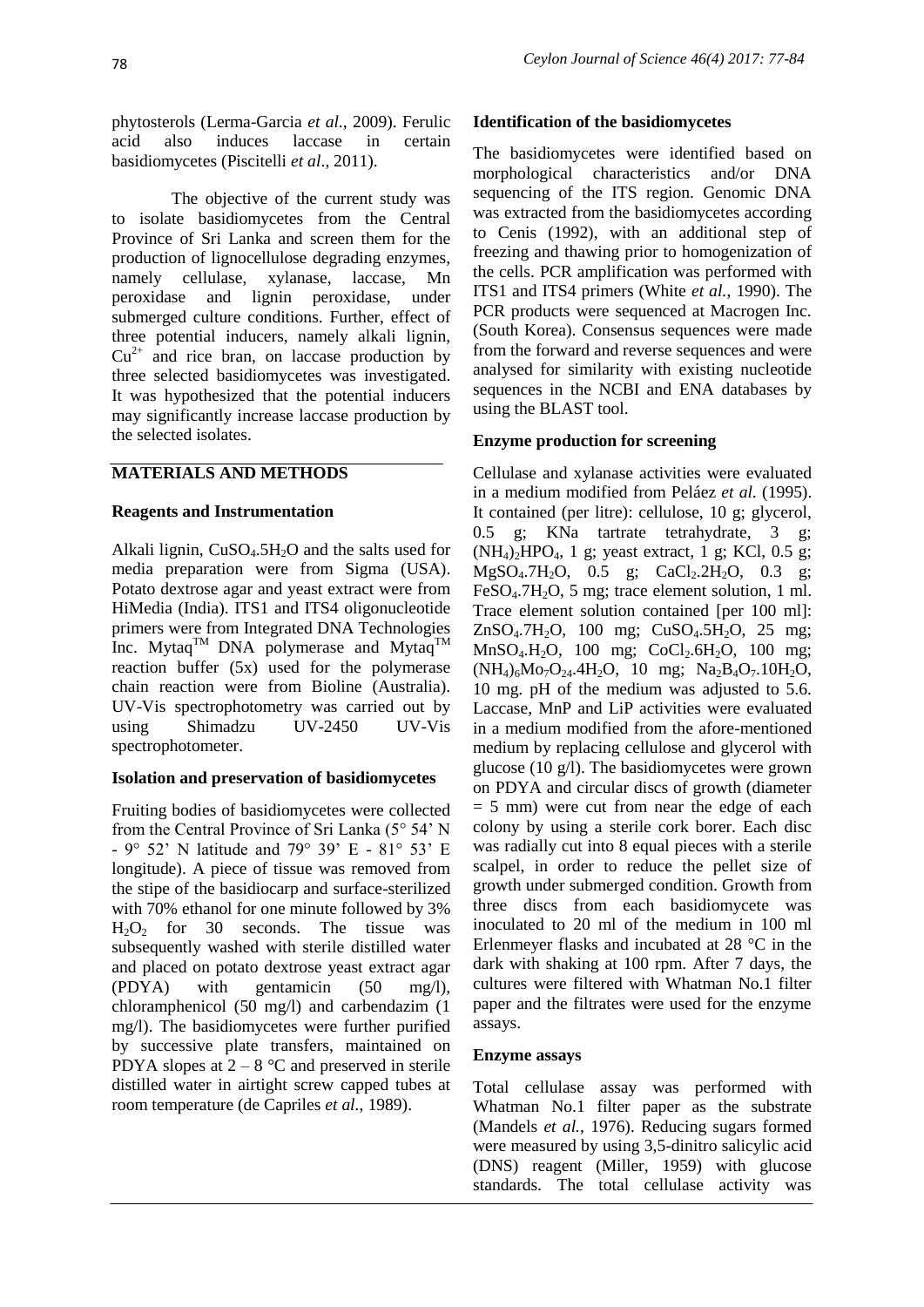expressed as filter paper units per ml (FPU/ml) which is the amount of reducing sugar, in micromoles, released by 1 ml of undiluted enzyme per minute. Xylanase activity was measured according to Gottschalk *et al.* (2010) with beechwood xylan (Sigma) as the substrate and the reducing sugars formed were measured by using DNS reagent with xylose standards. Laccase activity was measured by using ABTS (2,2'-azino-bis-3-ethylbenzothiazoline-6-

sulphonate) as the substrate (Bourbonnais *et al.*, 1995). The assay mixture (3 ml) contained 0.5 mM ABTS, 100 mM sodium acetate (pH 5.0) and 300 µl of culture supernatant. The oxidation of ABTS was followed by measuring the absorbance at 420 nm at one second intervals for 60 seconds at room temperature. The absorbance readings were plotted against time as shown in Figure 1. If the absorbance readings became nonlinear within 60 seconds, then the culture supernatant was diluted in distilled water to obtain tenfold dilutions and the diluted supernatant was used for the assay. The enzyme activity of undiluted supernatant was calculated by multiplying the activity of the diluted supernatant by the dilution factor. The amount of oxidized product formed was calculated by using the Beer-Lambert equation *A = εcl*, where *A*= absorbance,  $\varepsilon$  = molar absorptivity,  $c =$ concentration of the analyte and *l*= path length of the cuvette. Molar absorptivity of 36 mM $^{-1}$  cm<sup>-1</sup> (Bourbonnais *et al.* 1995) was used for the calculations. Manganese peroxidase (MnP) activity was measured by using phenol red as the substrate (Peláez *et al*., 1995). The reaction mixture (3 ml) contained 0.1 mM  $H_2O_2$ , 0.1 mM MnSO4, 0.1 mg/ml phenol red, 100 mM sodium

tartrate buffer (pH 5.0) and 1 ml of crude enzyme. Reaction was stopped by the addition of 120 µl of 2 M NaOH after 30 minutes. The increase in absorption at 610 nm was measured against the corresponding enzyme blank (to which 120 µl of 2 M NaOH was added prior to the addition of the reaction mixture). The amount of phenol red oxidized was calculated by using the Beer-Lambert equation and the molar absorptivity  $\varepsilon 610 = 4460 \text{ M}^{-1} \text{cm}^{-1}$  (Peláez *et al.*, 1995). Lignin peroxidase activity was measured by using methylene blue as the substrate (Magalhães *et al*., 1996). The assay mixture (3 ml) contained 0.1 ml of 1.2 mM methylene blue, 0.6 ml of 0.5 M sodium tartrate (pH 4.0) and 2.2 ml of enzyme. Reaction was started by the addition of 0.1 ml of 2.7 mM  $H_2O_2$ . Conversion of the dye to Azure C was determined by measuring the absorbance at 664 nm immediately after the addition of  $H_2O_2$  and again after 30 minutes. Enzyme activity was expressed as the decrease in absorbance at 664 nm per minute.

### **Effect of potential inducers on laccase production**

To determine the effect of alkali lignin and  $Cu^{2+}$ on laccase production, alkali lignin  $(0.5 \text{ g/l}, 2 \text{ g/l})$ or  $CuSO<sub>4</sub>$ .5H<sub>2</sub>O (50 $\mu$ M, 200 $\mu$ M) were included in the medium. To determine the effect of rice bran on laccase production, glucose in the medium was reduced to 1 g/l and finely ground and sieved (80 μm) rice bran was included at 10  $g/l$ . Glucose was included in the medium at 1  $g/l$ in order to shorten the possible lag phase in the growth of the isolates.



**Figure 1**: A plot of absorbance at 420 nm against time during oxidation of ABTS by laccase present in a culture supernatant.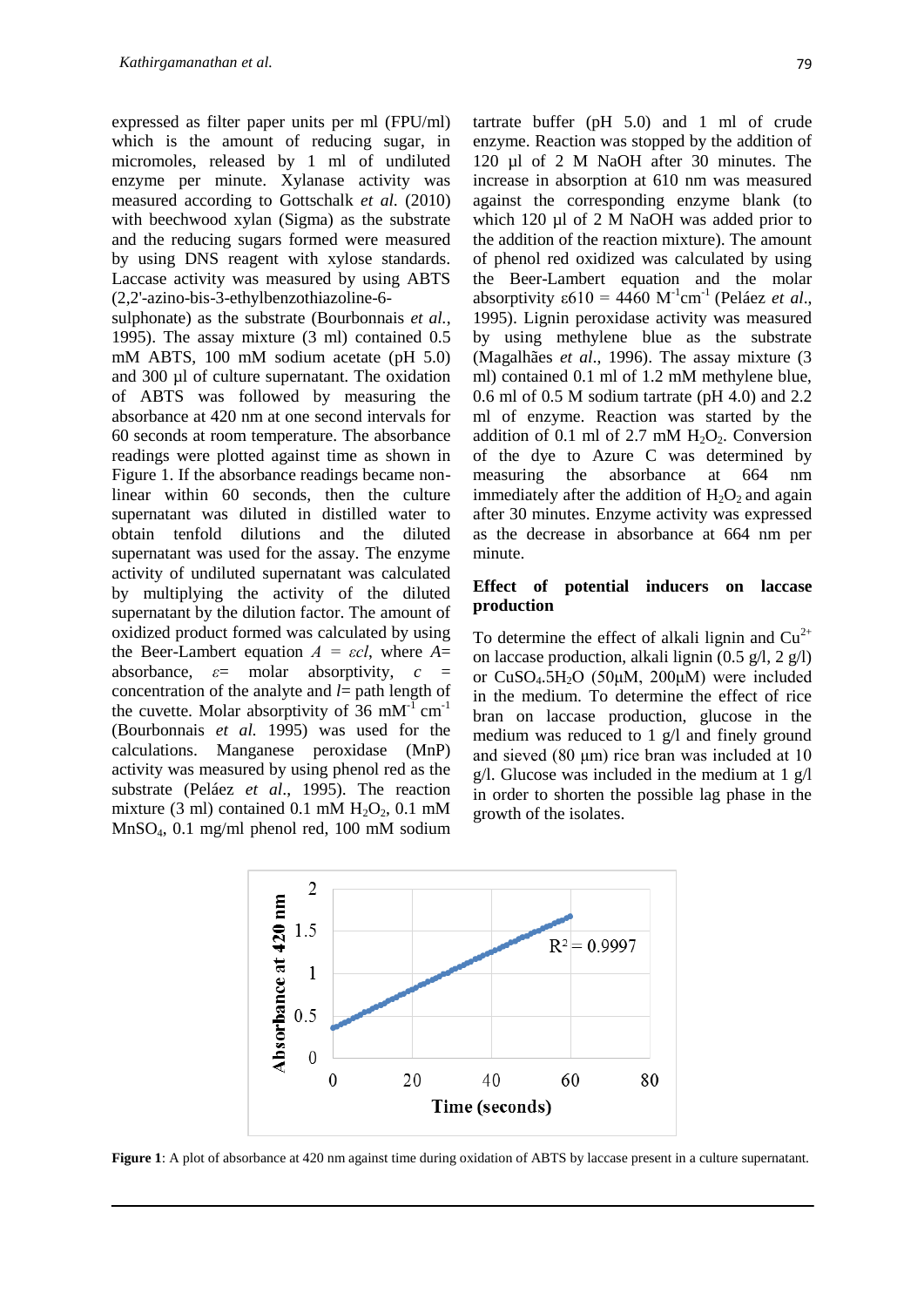#### **Statistical analysis**

Statistical analyses were carried out by using Minitab® 17 statistical software. Comparisons were made by ANOVA with Tukey's method or by two sample t-test ( $\alpha = 0.05$ ). Culturing of basidiomycetes and enzymatic degradations were carried out in triplicates.

## **RESULTS AND DISCUSSION**

#### **Isolation, identification and screening of enzyme activities of the basidiomycetes**

In total, 18 basidiomycetes were isolated (Figure 2). Their identities and the enzyme activities when grown in the screening media are shown in Table 1. Cellulase activity was detected from 16 out of the 18 basidiomycetes, while xylanase activity was detected in all. *Pycnoporus* sp. produced the highest cellulase activity of 0.23 FPU/ml, which is comparable to the activities produced by the wild type filamentous fungus *Trichoderma reesei* QM6a (Mandels, 1975), which is the parent strain of the mutant strain *Trichoderma reesei* RUT-C30, used for industrial production of cellulases (Peterson and and Nevalainen, 2012). The highest xylanase activity of 5.4 U/ml was produced by *Phlebiopsis* sp. Other isolates that produced high xylanase activities included *Schizophyllum commune* (M1) (5.12 U/ml) and *Pycnoporus* sp. (4.59 U/ml).

 Laccase activities greater than 10 U/l were produced by *Earliella scabrosa*, *Polyporus*  sp. (M20), *Pycnoporus* sp., *Trametes hirsuta* (M29), *T. hirsuta* (M36) and *T. hirsuta* (M40).

Mn peroxidase (MnP) activities greater than 10 U/l were produced by *Coprinopsis* sp., *E. scabrosa* and *T. hirsuta* (M40). The highest laccase (91.2 U/l) and MnP activities (17.5 U/l) were both produced by *E. scabrosa*. LiP activity was not detected from any of the isolates. In a similar study, Peláez *et al.* (1995) also found no LiP activity within a larger collection of basidiomycetes. Thus, it appears LiP activity is rare among the basidiomycetes and limited to a few species such as *Phanerochaete chrysosporium* (Janusz *et al.*, 2013).

## **Effect of alkali lignin,**  $Cu^{2+}$  **and rice bran on laccase production**

The effect of alkali lignin,  $Cu^{2+}$  and rice bran on laccase production by three selected basidiomycetes (*E. scabrosa*, *Pycnoporus* sp. and *T. hirsuta* (M40)) was studied. The three basidiomycetes were selected based on their high laccase and MnP activities during the initial screening (Table 1).

 Alkali lignin significantly increased laccase production by *Pycnoporus* sp. and *T. hirsuta* (M40) at 2 g/l but not at 0.5 g/l (Figure 3). It had no significant effect on laccase production by *E. scabrosa*. *Pycnoporus* sp. appeared to degrade alkali lignin in culture, as indicated by the reduction in brown colour of the medium. However, it could not be verified by spectrophotometry according to Janshekar *et al*. (1981) due to interference by pigments, proteins and other compounds secreted by the fungus.



**Figure 2:** Some of the isolated basidiomycetes (not to scale). (a) *Schizophyllum commune* (M1) (~ 1/2 x), (b) *Pycnoporus* sp. (M21) (~ 1/4 x) (c) *Trametes hirsuta* (M29) (~ 1/10 x), (d) *Microporus xanthopus* (M25) (~ 1/10 x).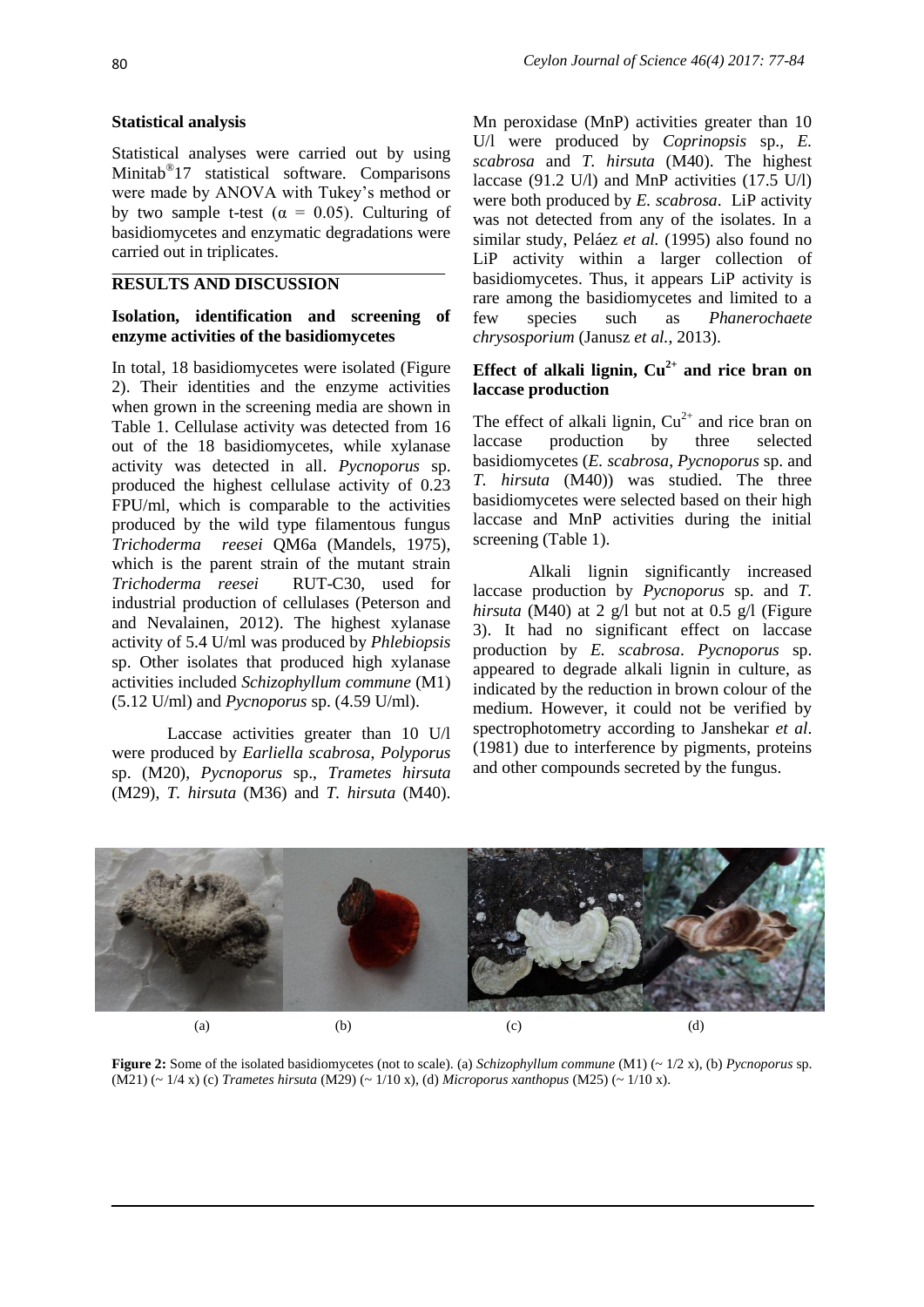

**Figure 3:** Production of laccase by the three selected basidiomycetes with different concentrations of alkali lignin. AL – Alkali lignin. Error bars indicate standard errors of the means of triplicates. For individual isolates, values not sharing the same letter are significantly different.

**Table 1:** Identities and enzyme activities of the basidiomycetes collected and grown *in vitro.*

| <b>Basidiomycete</b>               | <b>Cellulase</b> | <b>Xylanase</b> | <b>Laccase</b> | MnP            |
|------------------------------------|------------------|-----------------|----------------|----------------|
|                                    | (FPU/ml)         | (U/ml)          | (U/I)          | (U/I)          |
| Schizophyllum commune* $(M1)^a$    | 0.025            | 5.12            | 0.6            | $\Omega$       |
| Schizophyllum commune* $(M3)^a$    | 0.016            | 0.88            | 0.4            | $\theta$       |
| <i>Coprinopsis</i> sp. $*(M5)$     | $\Omega$         | 0.08            | 2.7            | 10.45          |
| Phlebiopsis $sp.* (M7)$            | 0.074            | 5.41            | $\Omega$       | $\Omega$       |
| Marasmius sp. (M12)                | 0.054            | 0.70            | 0.8            | 0.29           |
| Earliella scabrosa* (M14)          | $\theta$         | 0.16            | 91.2           | 17.5           |
| Trametes sp. (M15)                 | 0.082            | 0.97            | 0.5            | $\Omega$       |
| Unidentified (M17)                 | 0.020            | 2.50            | 0.5            | $\Omega$       |
| Polyporus sp. (M20)                | 0.024            | 0.30            | 79.9           | 0.91           |
| <i>Pycnoporus</i> sp.* $(M21)$     | 0.232            | 4.59            | 33.1           | 0.64           |
| Microporus xanthopus (M25)         | 0.073            | 2.60            | $\Omega$       | $\Omega$       |
| Trametes hirsuta* $(M29)^b$        | 0.082            | 0.93            | 60.4           | 0.58           |
| Annulohypoxylon stygium* (M31)     | 0.033            | 3.80            | 0.5            | $\Omega$       |
| Schizophyllum commune* $(M33)^{a}$ | 0.029            | 1.60            | $\theta$       | 0.08           |
| Trametes hirsuta* $(M36)^b$        | 0.074            | 1.67            | 15.1           | $\overline{0}$ |
| Lentinus sp. $*(M37)$              | 0.018            | 0.10            | 0.6            | 0.16           |
| Polyporus sp. (M39)                | 0.018            | 0.16            | 0.2            | 0.19           |
| Trametes hirsuta* $(M40)^b$        | 0.059            | 1.24            | 69.3           | 14.87          |

\* Identifications made with the aid of the DNA sequence of ITS region. Scientific names are followed by laboratory codes shown within brackets. a, b - Isolated from different locations (Knuckles, Gannoruwa and Pilimathalawa and hence presumed to be different strains of the same species.

Presence of  $Cu^{2+}$  in the medium resulted in significantly higher laccase production by *E. scabrosa* and *T. hirsuta* at 200 μM, but not at 50 μM (Figure 4). No effect of  $Cu<sup>2+</sup>$  was observed on *Pycnoporus* sp.  $Cu^{2+}$  is known to inhibit fungal growth at higher concentrations.

 Laccase production by *E. scabrosa* and *Pycnoporus* sp. was significantly higher when rice bran (10 g/l) was used as the main source of carbon (Figure 5). The increase was profound with *E. scabrosa*, which produced a mean laccase activity of 13060 U  $1^{-1}$  after 7 days of cultivation. In order to determine whether higher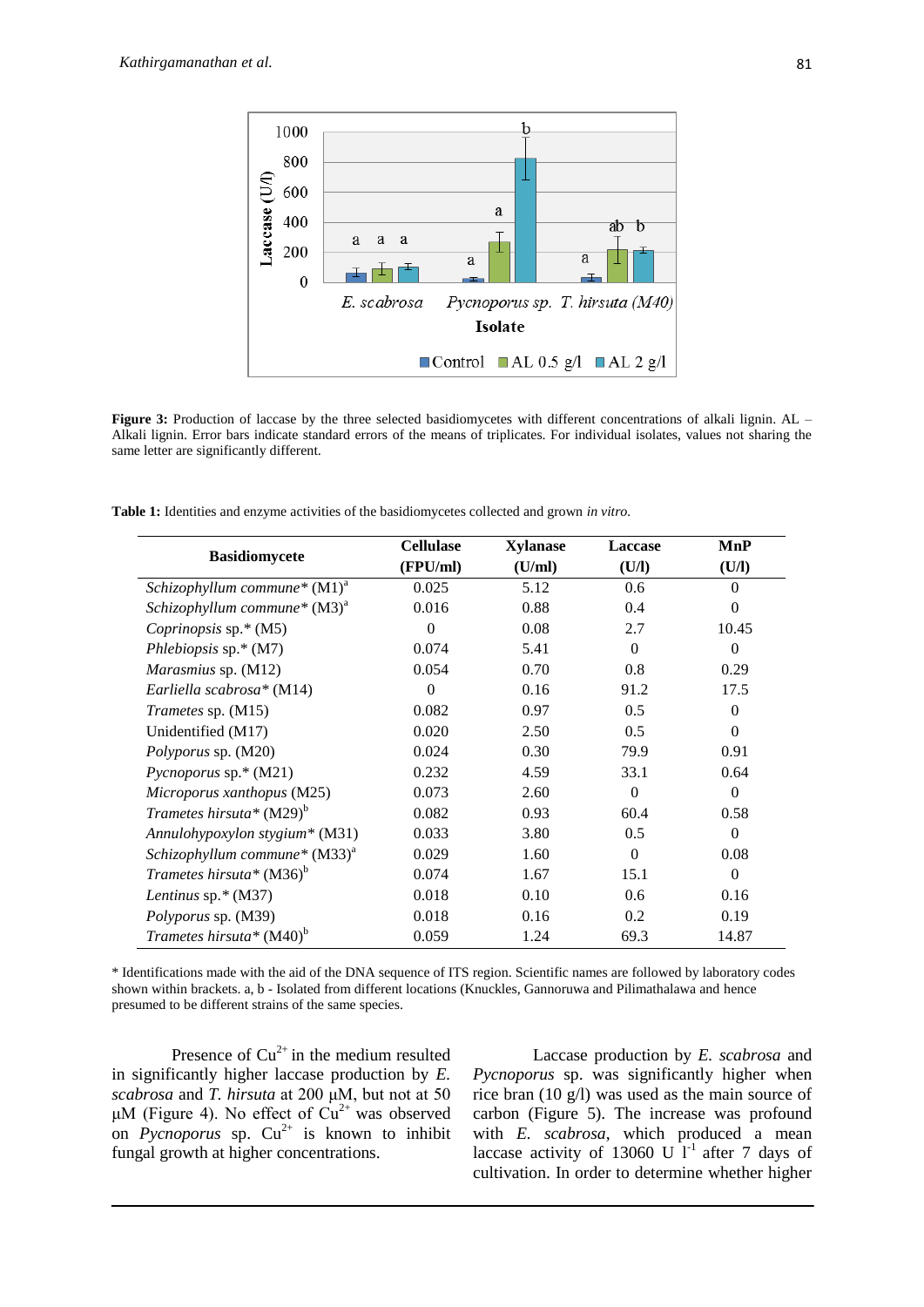concentration of rice bran would lead to higher laccase production by *E. scabrosa*, the fungus was grown in the medium with 50 g/l rice bran and 1 g/l of glucose. After 7 days, a mean laccase activity of 4 U/l was obtained from the culture. However, the mean laccase activity increased to 79600 U/l after 18 days of culturing. Laccase biosynthesis is often regulated by nutrient carbon and nitrogen levels (Piscitelli *et al*., 2011). Hence, the delay in laccase production by *E. scabrosa* with 50 g/l rice bran may possibly be due to higher initial carbon and nitrogen levels.

 During the study, it was observed that higher pellet sizes of the fungi in submerged cultures were associated with lower laccase

production. It was probably due to reduced oxygen transfer to the interior of the larger pellets. Reports on parameters affecting laccase production by other basidiomycetes support this notion (Tinoco-Valencia *et al.*, 2014). Hence, laccase production by *E. scabrosa* with rice bran may be further enhanced by optimizing the pellet size, aeration and other parameters of submerged cultivation, such as rotations per minute and incubation temperature.

 In addition to biofuel production, cellulase and laccase have other industrial applications such as bio-stone washing of denim and clarification of fruit juices.



**Figure 4:** Production of laccase by the three selected basidiomycetes with different concentrations of  $Cu<sup>2+</sup>$ . Error bars indicate standard errors of the means of triplicates. For individual isolates, values not sharing the same letter are significantly different.



**Figure 5:** Production of laccase by the three selected basidiomycetes with and without rice bran. Note that the y axis is on a logarithmic scale. Error bars indicate standard errors of the means of triplicates. For individual isolates, values not sharing the same letter are significantly different.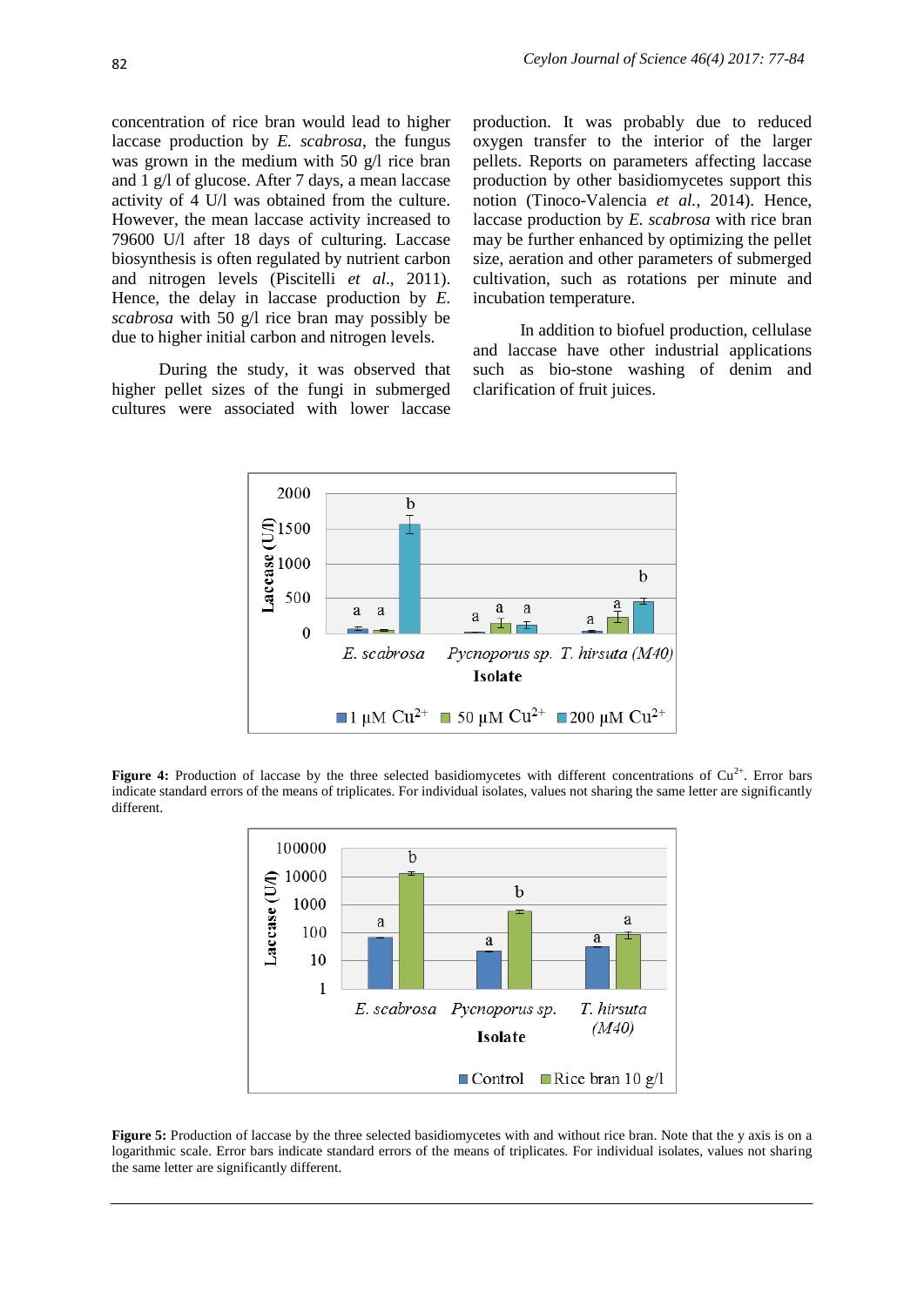#### **CONCLUSIONS**

Most of the basidiomycetes that were isolated produced cellulase and xylanase activities while several of them produced laccase and MnP activities (Table 1). *Pycnoporus* sp. produced the highest cellulase activity along with high xylanase activity. It also produced laccase and MnP activities and degraded alkali lignin in culture. Thus, *Pycnoporus* sp. may potentially be used as a single source of enzymes for saccharification as well as delignification. Alkali lignin significantly increases laccase production by *Pycnoporus* sp. and *T. hirsuta* (M40) at 2 g/l whereas  $Cu^{2+}$  causes significantly higher laccase production from *E. scabrosa* and *T. hirsuta* at 200 μM*.* Rice bran (10 g/l) causes higher laccase production from *E. scabrosa* and *Pycnoporus* sp. Whether these effects are due to induction needs further study by quantification of the mRNAs coding for the laccases. *E. scabrosa* produced very high laccase activity (79600 U/l) when cultured in 50 g/l rice bran. Thus, it can potentially be used for industrial production of laccase. Rice bran could be used as a cheap carbon source for high laccase production from *E. scabrosa*.

## **ACKNOWLEDGMENT**

The authors thank Ms. R.K.C. Karunaratne, Mr. A. Pathirana, Mr. C.B. Alahakoon, Ms. P. Madamarandawala and Mr. V. Gunarathne for their assistance in sample collection, preparation and analysis. We gratefully acknowledge the financial support from National Research Council, Sri Lanka (Grant no 12-031).

#### **REFERENCES**

- Bischof, R.H., Ramoni, J. and Seiboth, B. (2016). Cellulases and beyond: the first 70 years of the enzyme producer. *Trichoderma reesei*. *Microbial cell factories* **15**: 1-13.
- Bourbonnais, R., Paice, M.G., Reid, I.D., Lanthier, P., and Yaguchi, M. (1995). Lignin oxidation by laccase isozymes from *Trametes versicolor* and role of the mediator 2,2'-azinobis(3 ethylbenzthiazoline-6-sulfonate) in kraft lignin depolymerization. *Applied and Environmental Microbiology* **61**: 1876-1880.
- Cenis, J.L. (1992). Rapid extraction of fungal DNA for PCR amplification. *Nucleic Acids Research* **20**: 2380.
- Daou, M., Piumi, F., Cullen, D., Record, E. and Faulds, C.B. (2016). Heterologous production and characterization of two glyoxal oxidases

from *Pycnoporus cinnabarinus*. *Applied and Environmental Microbiology* **82**: 4867-4875.

- de Capriles, C.H., Mata, S. and Middelveen, M. (1989). Preservation of fungi in water (Castellani): 20 years. *Mycopathologia* **106**: 73- 79.
- Gottschalk, L.M.F, Oliveira, R.A. and Bon, E.P.S. (2010). Cellulases, xylanases, β-glucosidase and ferulic acid esterase produced by *Trichoderma* and *Aspergillus* act synergistically in the hydrolysis of sugarcane bagasse. *Biochemical Engineering Journal* **51**: 72-78.
- Janshekar, H., Brown, C. and Fiechter, A. (1981). Determination of biodegraded lignin by ultraviolet spectrophotometry. *Analytica Chimica Acta* **130**: 81-91.
- Janusz, G., Kucharzyk, K.H., Pawlik, A., Staszczak, M. and Paszczynski, A.J. (2013). Fungal laccase, manganese peroxidase and lignin peroxidase: gene expression and regulation. *Enzyme and Microbial technology* **52**: 1-12.
- Lerma-Garcia, M.J., Herrero-Martinez, J.M., Simó-Alfonso, E.F., Mendonça, C.R. and Ramis-Ramos, G. (2009). Composition, industrial processing and applications of rice bran γoryzanol. *Food Chemistry* **115**: 389-404.
- Magalhães, D.B., Carvalho, M.E.A., Bon, E., Neto, J.S.A. and Kling, S.H. (1996). Colorimetric assay for lignin peroxidase activity determination using methylene blue as substrate. *Biotechnology Techniques* **10**: 273-276.
- Mandels, M. (1975). Microbial sources of cellulase. *Biotechnology and Bioengineering Symposium* **5**: 81-105.
- Mandels, M., Andreotti, R. and Roche, C. (1976). Measurement of saccharifying cellulase. *Biotechnology and Bioengineering Symposium* **6**: 21-33.
- Margeot, A., Hahn-Hagerdal, B., Edlund, M. Slade, R. and Monot, F. (2009). New improvements for lignocellulosic ethanol. *Current Opinion in Biotechnology* **20**: 372-380.
- Miller, G.L. (1959). Use of Dinitrosalicylic acid reagent for determination of reducing sugar. *Analytical Chemistry* **31**: 426-428.
- Peláez, F., Martínez, M.J. andMartínez, A.T. (1995). Screening of 68 species of basidiomycetes for enzymes involved in lignin degradation. *Mycology Research* **99**: 37-42.
- Peterson, R. and Nevalainen, H. (2012). *Trichoderma reesei* RUT-C30–thirty years of strain improvement. *Microbiology* **158**: 58-68.
- Piscitelli, A., Giardina, P., Lettera, V., Pezzella, C., Sannia, G. and Faraco, V. (2011). Induction and transcriptional regulation of laccases in fungi. *Current Genomics* **12**: 104-112.
- Pollegioni, L., Tonin, F. and Rosini, E. (2015). Lignin‐degrading enzymes. *The FEBS journal* **282**: 1190-1213.